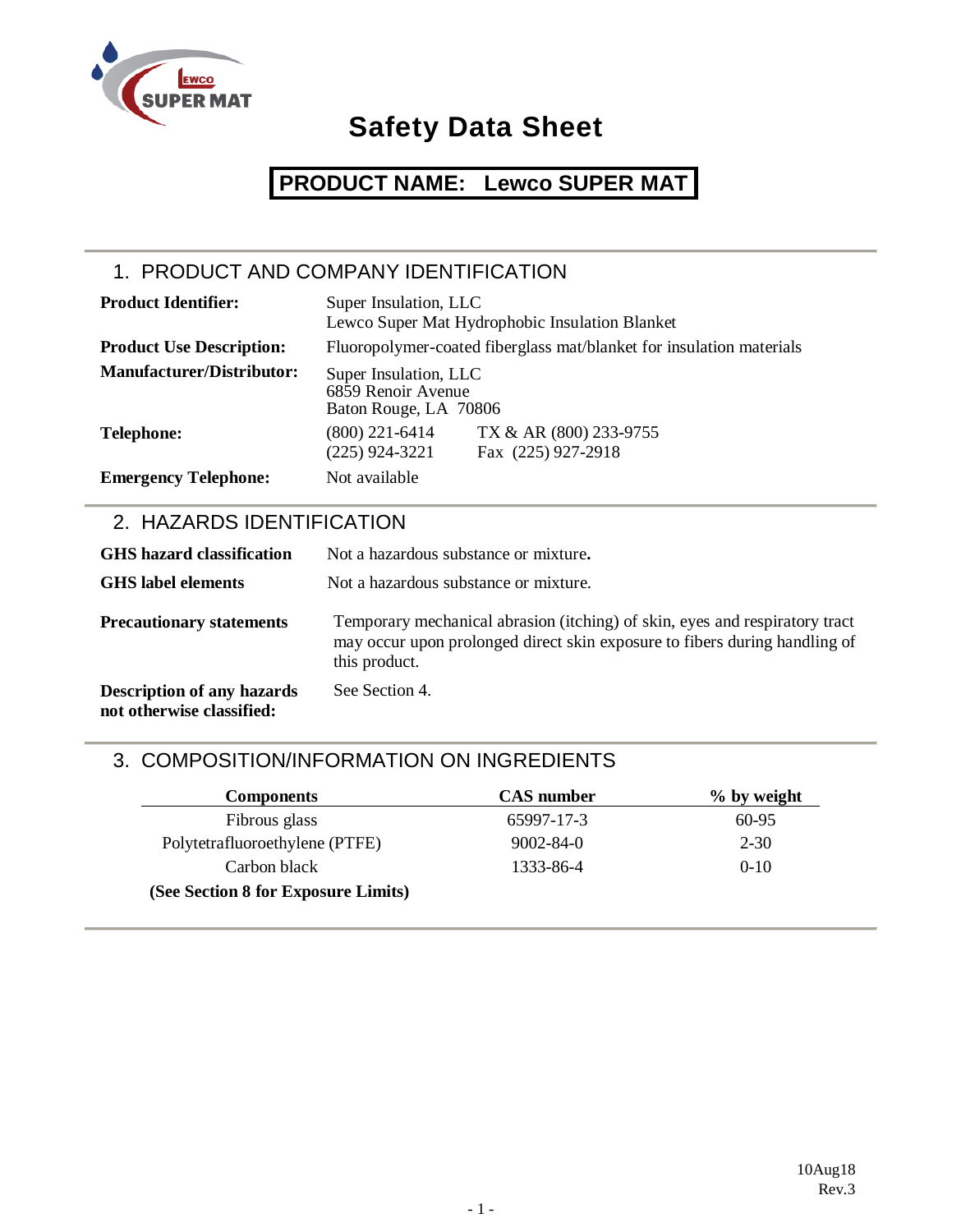

## **PRODUCT NAME: Lewco SUPER MAT**

### 4. FIRST AID MEASURES

| <b>Inhalation:</b>   | Remove from exposure.<br>If irritation persists in any of these situations, a physician should be<br>consulted.                                                                                                                  |
|----------------------|----------------------------------------------------------------------------------------------------------------------------------------------------------------------------------------------------------------------------------|
| <b>Skin Contact:</b> | Do not rub. Wash with soap and water. Use skin cream to sooth irritation.<br>Wash clothes separately. A shower after work is recommended. Irritation<br>typically will not persist if good personal hygiene habits are followed. |
| <b>Eye Contact:</b>  | Flush with running water for at least 15 minutes. Using sterile eye wash,<br>flush foreign bodies from eyes.                                                                                                                     |
| <b>Ingestion:</b>    | Drink extra water to assist natural elimination. Seek medical attention if<br>gastrointestinal irritation persists or other symptoms such as nausea,<br>vomiting, or abdominal pain occur.                                       |

#### 5. FIRE FIGHTING MEASURES

| <b>Suitable extinguishing</b><br>equipment:                      | Water, foam, carbon dioxide (CO2), dry chemical, sand                                                                                                                                                                                                                                                                                                            |
|------------------------------------------------------------------|------------------------------------------------------------------------------------------------------------------------------------------------------------------------------------------------------------------------------------------------------------------------------------------------------------------------------------------------------------------|
| <b>Flammable Properties:</b>                                     | PTFE: Flash point, not applicable; Ignition temperature, $986-1,022^{\circ}F$<br>(ASTM D 1929); Auto-ignition temperature, $968-1,040^{\circ}$ F (ASTM D 1929)                                                                                                                                                                                                   |
| <b>Specific hazards:</b>                                         | Fiberglass is not flammable, is incombustible and does not support<br>combustion. When exposed to temperature above 752°F, hazardous thermal<br>decomposition products of PTFE can contain acid fluorides, fluorinated<br>compounds, hydrogen fluoride, and carbon monoxide.                                                                                     |
| Special protective equipment<br>or precautions for firefighters: | Use personal protective equipment. Wear self-contained breathing<br>apparatus (SCBA) for firefighting if necessary. Wear full turnout gear or<br>Level A equipment to protect skin, eyes and respiratory system from<br>contact with HF. Decontaminate personnel and equipment with water wash-<br>down after fire and smoke exposure, as well as after salvage. |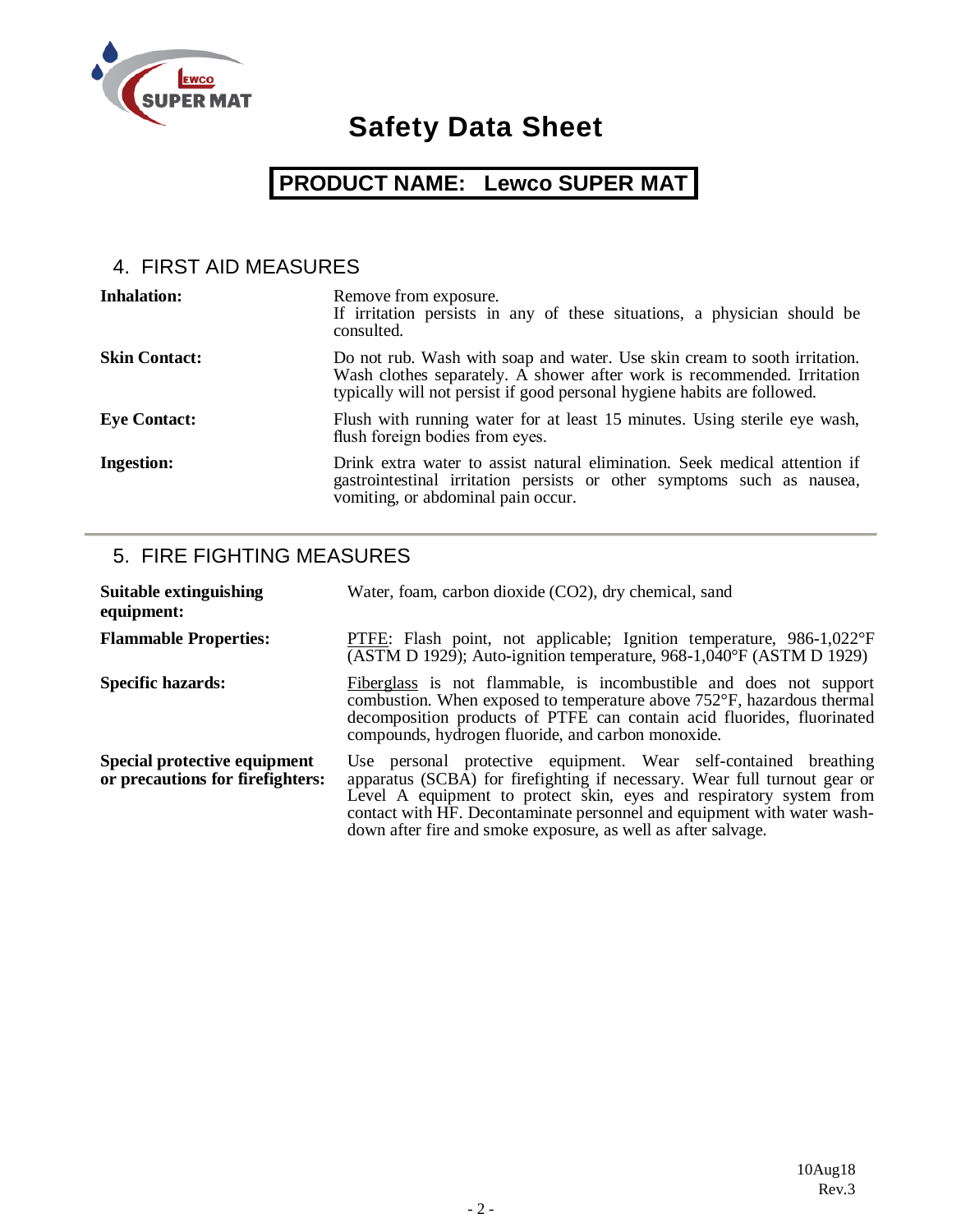

### **PRODUCT NAME: Lewco SUPER MAT**

#### 6. ACCIDENTAL RELEASE MEASURES

**Personal precautions:** Use means of collection and cleanup that avoids generation of dust.

#### 7. HANDLING AND STORAGE

**Handling:** Smoking, eating and drinking should be prohibited in the application area. **Storage:** Keep product in packaging until use to help keep clean of contaminants.

### 8. EXPOSURE CONTROL / PERSONAL PROTECTION

| <b>EXPOSURE LIMITS</b> |                                                                                                                                                                                             |
|------------------------|---------------------------------------------------------------------------------------------------------------------------------------------------------------------------------------------|
| <b>Component</b>       | Limit/set by                                                                                                                                                                                |
| <b>Fibrous Glass</b>   | OSHA: TLV-TWA 15 mg/m <sup>3</sup> (total nuisance dust) and 5 mg/m <sup>3</sup> (respirable<br>nuisance dust) NIOSH: REL/TWA-5 mg/m3 (total glass dust), and 3f/cc<br>(respirable fibers). |
| <b>PTFE</b>            | OSHA: PEL, 15 mg/m <sup>3</sup> (total dust) and 5mg/m3 (respirable fraction); TLV-TWA, $10mg/m^3$ (inhalable particulate) and $3mg/m^3$ (respirable particulate)                           |
| Carbon black           | OSHA: PEL-TWA, $3.5 \text{ mg/m}^3$                                                                                                                                                         |

 **\_\_\_\_\_\_\_\_\_\_\_\_\_\_\_\_\_\_\_\_\_\_\_\_\_\_\_\_\_\_\_\_\_\_\_\_\_\_\_\_\_\_\_\_\_\_\_\_\_\_\_\_\_\_\_\_\_\_\_\_\_\_\_\_\_\_\_\_\_\_\_\_\_\_\_\_\_\_\_\_\_\_\_\_\_\_**

 **\_\_\_\_\_\_\_\_\_\_\_\_\_\_\_\_\_\_\_\_\_\_\_\_\_\_\_\_\_\_\_\_\_\_\_\_\_\_\_\_\_\_\_\_\_\_\_\_\_\_\_\_\_\_\_\_\_\_\_\_\_\_\_\_\_\_\_\_\_\_\_\_\_\_\_\_\_\_\_\_\_\_\_\_\_\_**

#### **ENGINEERING CONTROLS**

Ventilation: General dilution ventilation and/or local exhaust ventilation should be provided, as necessary to maintain exposures below TWL's limitation

#### **PERSONAL PROTECTIVE EQUIPMENT**

| <b>Respiratory Protection:</b> | No personal respiratory protective equipment normally required.<br>When workers are facing concentrations above the exposure limit, or if<br>irritation occurs, use approved respiratory protection in accordance with<br>your company's respiratory protection program and requirements of the<br>local governmental jurisdiction. |
|--------------------------------|-------------------------------------------------------------------------------------------------------------------------------------------------------------------------------------------------------------------------------------------------------------------------------------------------------------------------------------|
| Hand Protection:               | Wear gloves when handling this product.                                                                                                                                                                                                                                                                                             |
| Eye Protection:                | Safety glasses or goggles.                                                                                                                                                                                                                                                                                                          |
| Protective Clothing:           | Loose fitting, long sleeved shirt and long pants if irritation is experienced.                                                                                                                                                                                                                                                      |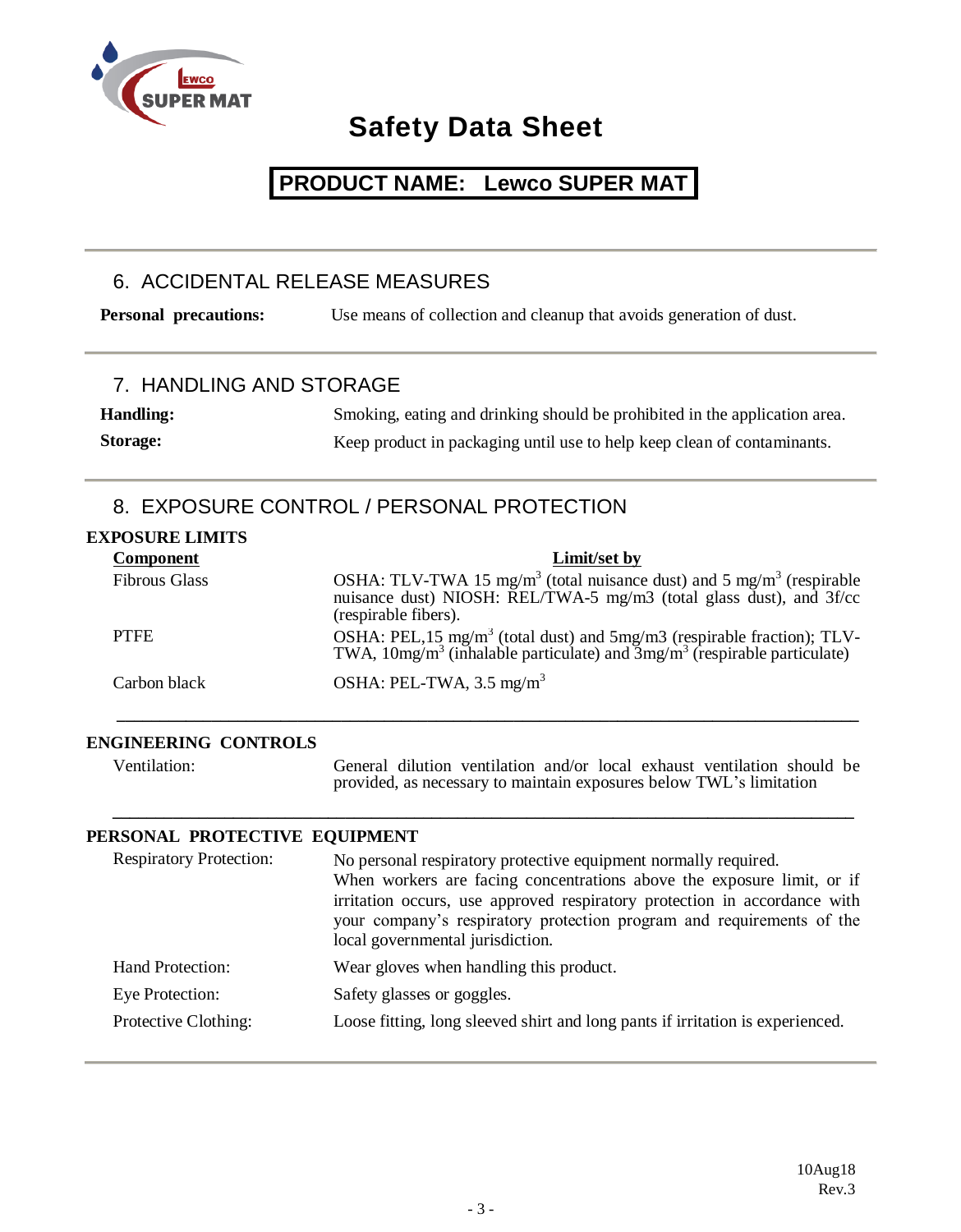

## **PRODUCT NAME: Lewco SUPER MAT**

### 9. PHYSICAL AND CHEMICAL PROPERTIES

| Solid, Grey                         |
|-------------------------------------|
|                                     |
| Not available                       |
|                                     |
| No odor                             |
| Not available                       |
| Not available                       |
| Not available                       |
| Not available                       |
| $0.15 - 0.2$                        |
|                                     |
| $>600$ °F for PTFE                  |
| Approx. $1500$ °F for fibrous glass |
| Insoluble in water                  |
| Not available                       |
|                                     |
| Not available                       |
| Not available                       |
| Not available                       |
| Not available                       |
|                                     |
| Not available                       |
| Not available                       |
| Not available                       |
|                                     |

### 10. STABILITY AND REACTIVITY

| <b>Chemical Stability:</b>                               | Product is stable under normal conditions of use                                                                                                                                                                                                                                                                                                    |
|----------------------------------------------------------|-----------------------------------------------------------------------------------------------------------------------------------------------------------------------------------------------------------------------------------------------------------------------------------------------------------------------------------------------------|
| Conditions to avoid:                                     | Do not overheat. Hazardous decomposition products of PTFE may evolve<br>when heated above $716^{\circ}F$ .                                                                                                                                                                                                                                          |
| <b>Materials to avoid:</b>                               | PTFE can react with finely divided metal powders such as aluminum,<br>magnesium and with strong oxidizers like fluorine and fluorine chloride to<br>produce fire and / or explosion. Fibrous glass are not compatible with the<br>strongly basic phosphates, hydrofluoric acids, some oxides and hydroxides;<br>especially at elevated temperatures |
| <b>Hazardous decomposition</b><br>products:              | Heating of PTFE in the temperature range of $716-752$ °F releases<br>decomposition products such as hydrogen fluoride (HF) and carbonyl<br>fluoride (COF2).                                                                                                                                                                                         |
| <b>Possibility of hazardous</b><br>reactions/reactivity: | Not available                                                                                                                                                                                                                                                                                                                                       |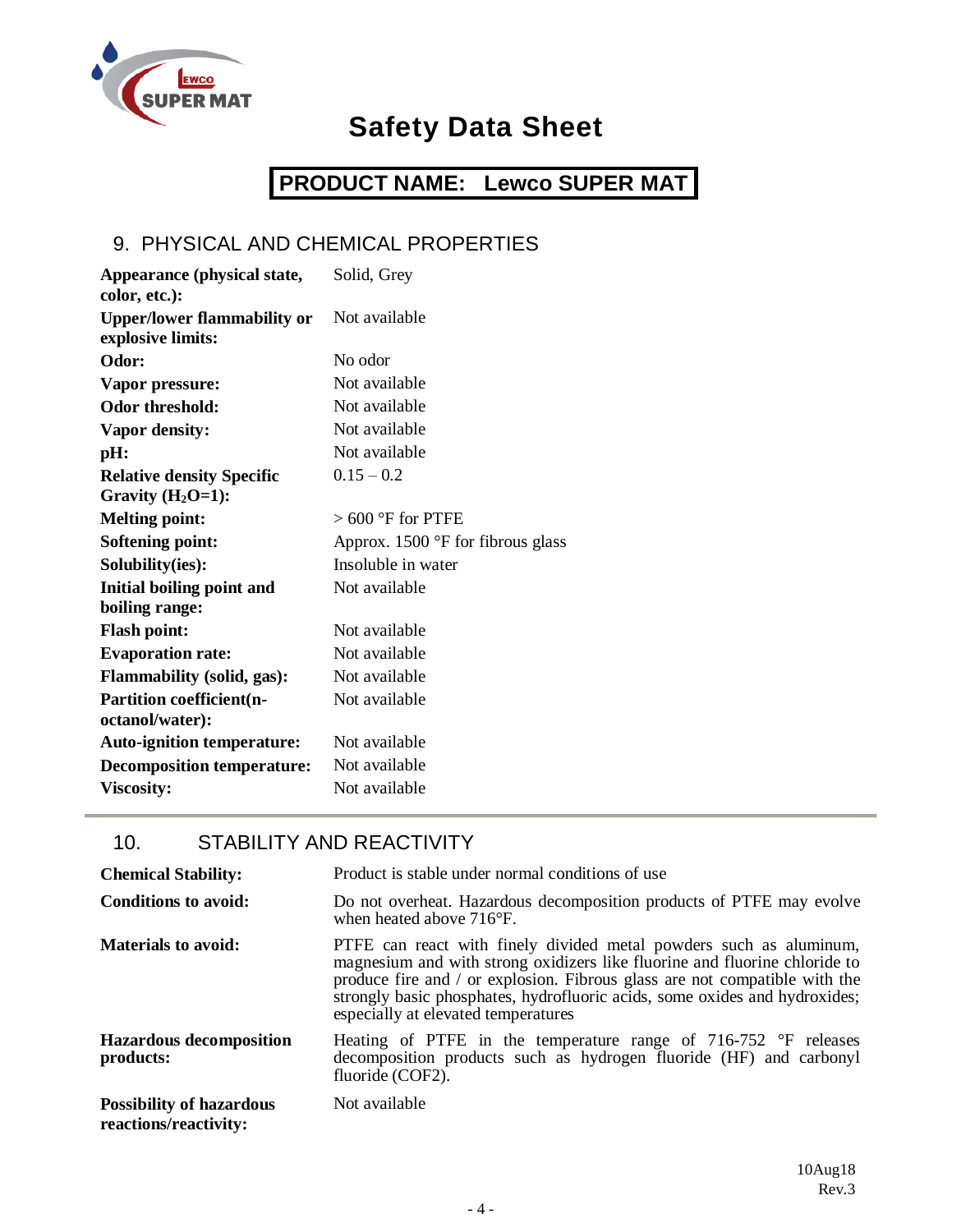

### **PRODUCT NAME: Lewco SUPER MAT**

### 11. TOXICOLOGICAL INFORMATION

| Likely routes of exposure:                                                | Textile glass products do not contain hazardous or toxic ingredients                                                                                                                                                                                                                                                                                               |
|---------------------------------------------------------------------------|--------------------------------------------------------------------------------------------------------------------------------------------------------------------------------------------------------------------------------------------------------------------------------------------------------------------------------------------------------------------|
| <b>Chronic toxicity/effects from</b><br>short- and long-term<br>exposure: | Not available                                                                                                                                                                                                                                                                                                                                                      |
| <b>Acute toxicity:</b>                                                    | PTFE: LD50/rat > 11,280 mg/kg (oral); Carbon black: LD50/rat > 5,000<br>$mg/kg$ (oral)                                                                                                                                                                                                                                                                             |
| Carcinogens:                                                              | Textile glass products are not carcinogenic. They have a nominal filament<br>diameter of 9um. The smallest possible filament diameter is 6um.<br>According to the TRGS 905 (April 1996) fine fiber dust can be<br>carcinogenic only if all following conditions are fulfilled: fiber<br>length $>5\mu$ m, diameter $<3\mu$ m, ratio of length to diameter $>3.1$ . |

### 12. ECOLOGICAL INFORMATION

Textile glass fibers are made from mineral raw material and do not have essential organic substances. They are not biologically decomposable. Textile glass fiber and PTFE are ecologically harmless.

### 13. DISPOSAL CONSIDERATIONS

#### Waste Disposal Method

Dispose in accordance with federal, state, and local regulations as a solid non-hazardous waste. This material is not regulated under RCRA hazardous waste regulations.

#### 14. TRANSPORT INFORMATION

Textile glass fibers are considered non-hazardous material during transportation. Therefore, there are no special measures necessary for the transportation and labeling by land, sea or air. Transport in closed vehicles in original packaging to protect product from accumulation of environmental contaminants and debris.

### 15. REGULATORY INFORMATION

EPA, RCRA 40 CFR, Part 261, 1990: Non-hazardous

CERCLA: Not listed

SARA Title III: Exempt by definition

PA Right-to-Know: Less than reportable quantity

TSCA Inventory: Exempt per section 8(a), 710.2(f), and 704.5(a)

CA Proposition 65: Not listed

MA Right-to-Know: Less than reportable quantity

NJ Right-to-Know: Less than reportable quantity